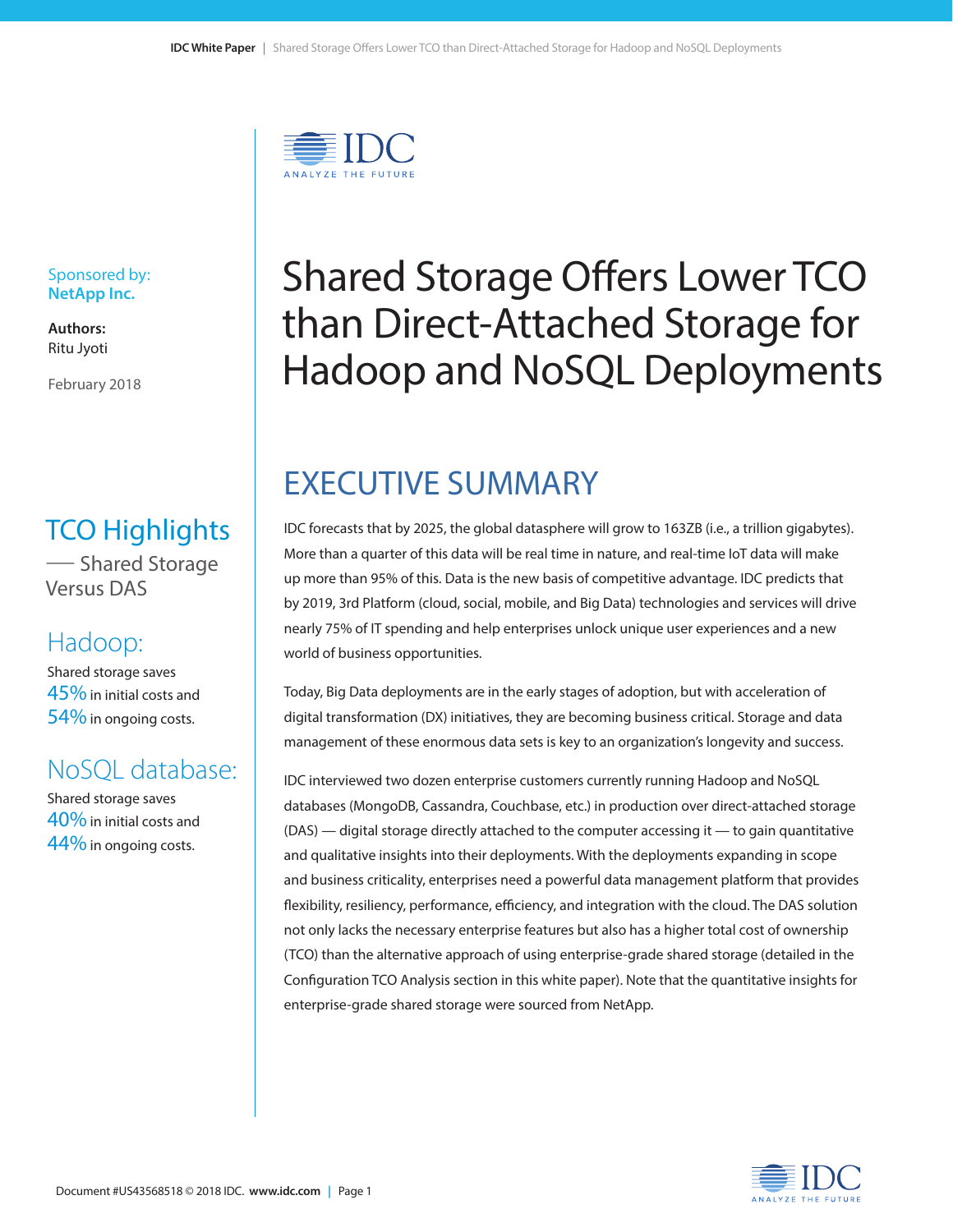### Situation Overview

Based on the in-depth interviews and broader IDC research on infrastructure requirements for Big Data and analytics (BDA) workloads, the key BDA deployment trends are as follows:

- **• Data.** Data is increasingly being valued as an asset, and organizational data strategy aims to eliminate silos, improve quality, and support timely access of data. Because data is diverse, dynamic, and distributed, data-related challenges vary from security and compliance to data access, quality, and timely analysis.
- **• Use cases.** Big Data solutions are becoming business critical and are being employed for a wide variety of use cases including ensuring adherence to regulatory compliance, time to market with new products/services, top-line revenue growth, and customer satisfaction.
- **• Maturity.** Hadoop is more mature in deployment and has been running in enterprises as production instances for an average of 3.5 years. In contrast, NoSQL deployments have been running in production for an average of 2 years. Both Hadoop and NoSQL are being used by organizations. They are typically used for separate use cases and deployed as separate clusters. Hadoop-based data lakes are the majority as the core data analytics platforms. Spark, Drill, and Tableau are widely used for analytics.
- **• Location.** While almost half of BDA deployments are on-premises for security, performance, and cost reasons, public cloud is being actively explored for agility. Hybrid deployments are expected to be the norm for BDA use cases, and easy synchronization across multiple cloud stacks is highly desired.
- **• Runtime environment.** BDA deployments are mostly running in physical environments. Hypervisors/containers are in exploratory stages but are expected to gain adoption rapidly over the next couple of years.
- **• Infrastructure type.** The majority of BDA deployments are running on DAS. The decision to use DAS is usually driven by the following factors:
	- **•** Faster planning and deployment (including procurement)
	- The prescribed norm of the BDA software distribution vendor

Enterprise-grade shared storage is used in some cases as the cluster grows. Softwaredefined storage and converged/hyperconverged storage are being seriously explored with a decent number of deployments.

**• Media.** From a media perspective, hard drives are most commonly used, but flash usage is growing and all-flash arrays are increasingly being added to the cluster.

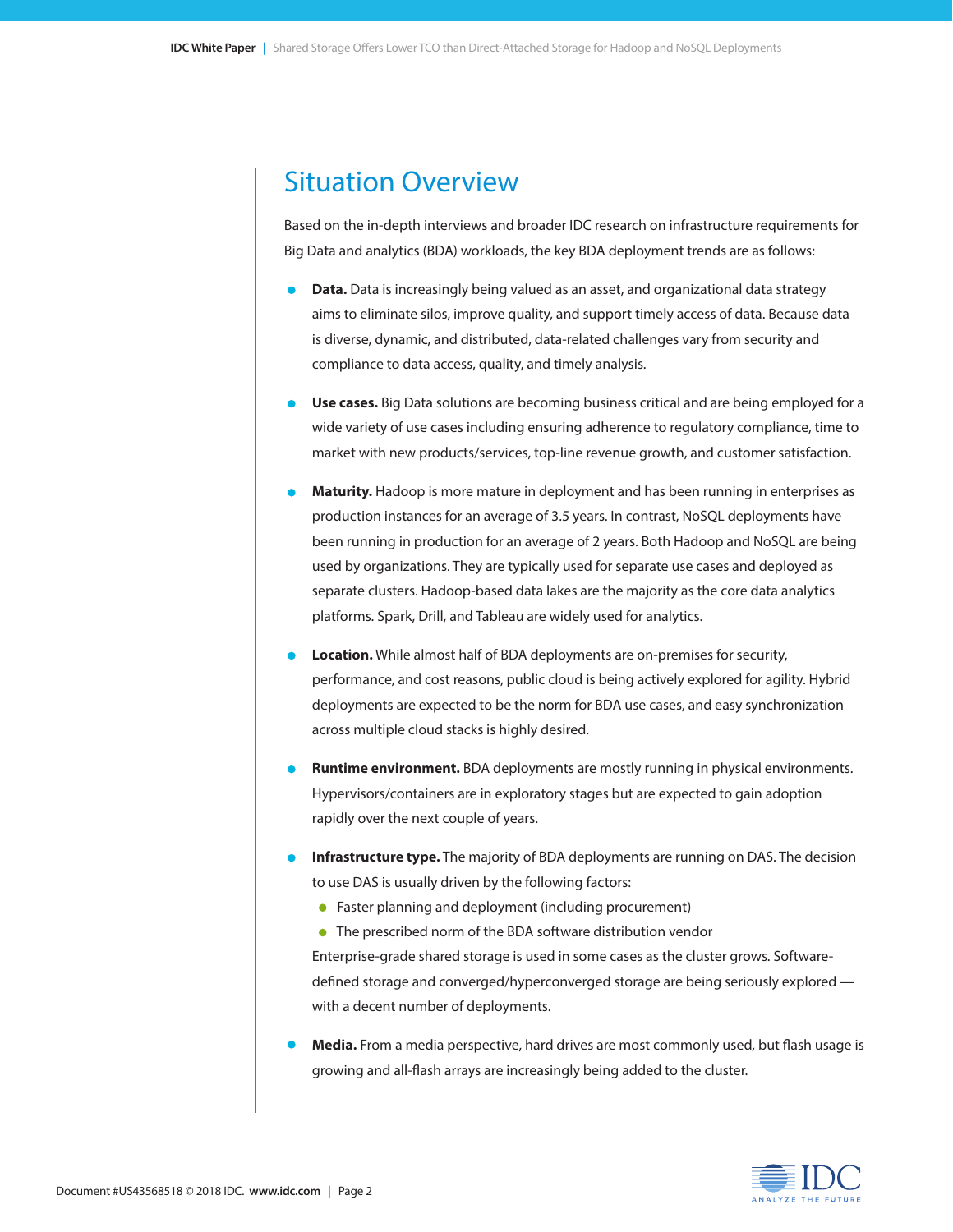- **• Data life-cycle management.** Backup/recovery, disaster recovery (DR), and archiving adoption, processes, and SLAs vary on a project-by-project basis and are predominantly on-premises. The average number of replicas for those using DAS is 3, but most of the organizations are planning to grow the number of replicas to 5 for resiliency reasons. Public cloud is used sparingly for archiving, yet the longer-term vision is to archive to public cloud or tier to lower-cost storage.
- **• Deployment challenges.** Complexity and skill set gaps are reported to be significant challenges for both Hadoop and NoSQL database deployments. Typical preparation and planning duration is 9 months for Hadoop deployments, whereas it varies from 6 months to 9 months for NoSQL databases. Likewise, the deployment duration varies from 9 months to 12 months for Hadoop and from 4 months to 6 months for NoSQL databases. As the deployments mature, data life-cycle management becomes equally challenging.

### Configuration TCO Analysis

#### *Hadoop on DAS Versus Shared Storage*

From the customer in-depth interviews, we selected a large financial institution for our configuration TCO analysis. This represents a sweet spot Hadoop deployment over DAS. The cluster stores live market data — about half a petabyte currently and growing at an annual rate of about 8–10%. The cluster instances (production, test/dev, backup, etc.) are all housed on-premises.

See Table 1 for cost specifics. The source for DAS costs is customer input via in-depth interview. The source for the same deployment on shared storage is NetApp. As shown in Table 1, using shared storage can help achieve 45% savings in initial costs and 54% cost savings on an annual basis.

The key difference in cost structure stems from the following basics used for calculation in the shared storage deployment:

- Compute costs for shared storage deployment are one-third the compute costs for DAS deployment due to independent scaling of compute and storage, leading to fewer servers to support compute needs, which in turn leads to lower software licensing costs. Because enterprise-level shared storage does not require servers with a large number of storage bays, these servers are also less expensive than those required for DAS.
- Capacity costs for shared storage deployment are one-third the capacity costs for DAS deployment due to reduction in the overall capacity needed due to storage of a single protected copy versus three copies of data in the DAS setup.

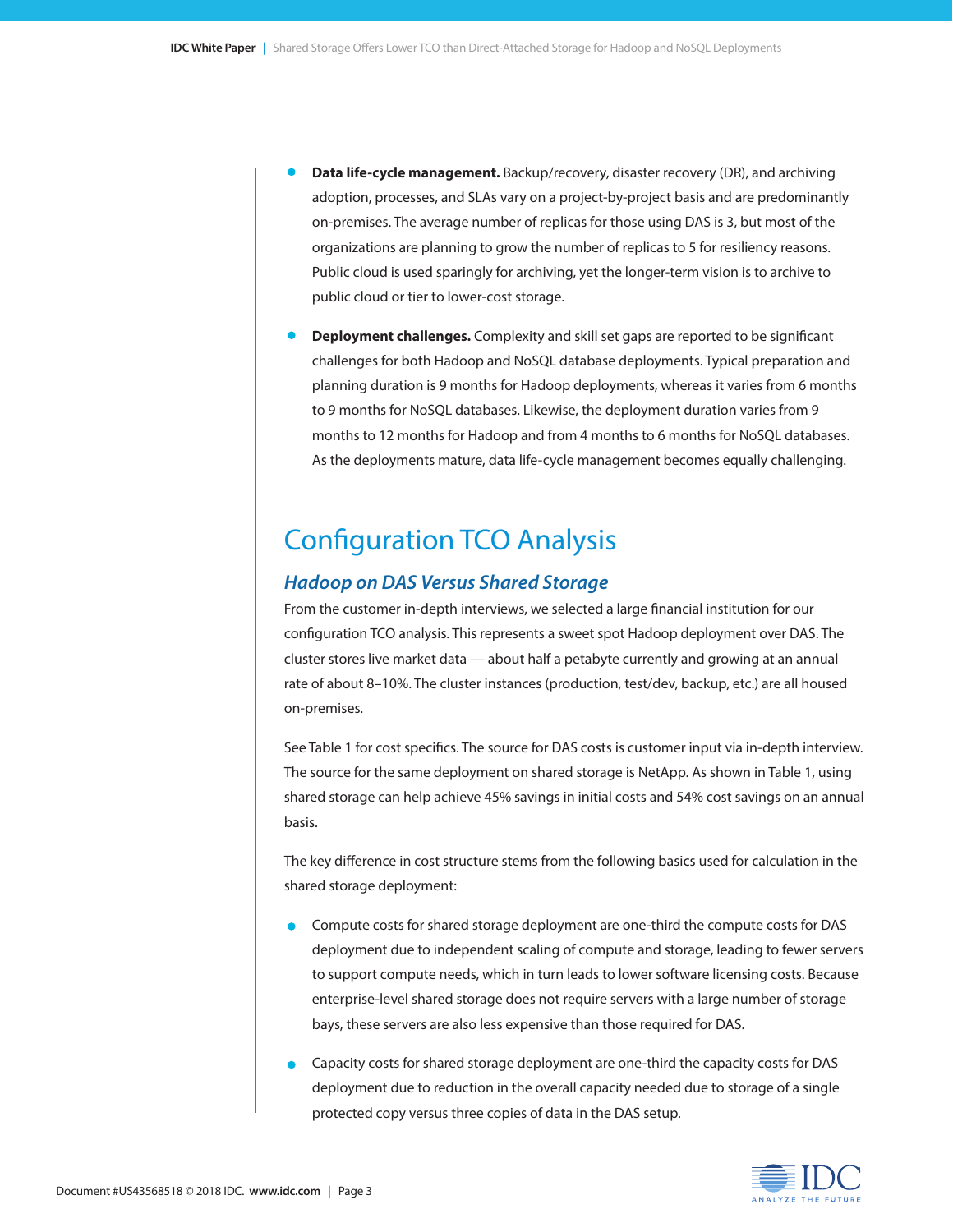- The ratio of NetApp enterprise storage cost to raw media cost is 3:1. This includes the cost of the NetApp array in addition to any switching infrastructure required for NetApp storage versus just raw media in the servers.
- IT staff deployment, training, and ongoing support and lost productivity costs are lower due to a smaller setup of compute and storage infrastructure, centralized and intuitive enterprise-ready data management and governance, and more reliable and consistent infrastructure performance.

In addition, note that the capacity costs reduction will vary depending on the type and the source of data and how much the data can be deduped and compressed. For use cases such as IoT and log analytics, total reduction in capacity can be as high as 10 times because the data is quite repetitive, leading to a TCO that is even lower than the TCO detailed in Table 1 when dedupe and compression technologies are available and utilized.

|                                                                                     | <b>DAS</b>  | <b>Shared</b><br><b>Storage</b> | <b>Savings</b> |
|-------------------------------------------------------------------------------------|-------------|---------------------------------|----------------|
| Initial costs                                                                       |             |                                 |                |
| Software license                                                                    | \$330,000   | \$110,000                       | 67%            |
| Hardware - server, media, and switches                                              | \$212,000   | \$104,000                       | 51%            |
| IT staff for deployment at \$100,000 including consulting<br>support and operations | \$1,142,857 | \$700,000                       | 39%            |
| Training (IT staff)                                                                 | \$94,862    | \$72,000                        | 24%            |
| Initial costs total)                                                                | \$1,779,719 | \$986,000                       | 45%            |
| Annual costs                                                                        |             |                                 |                |
| Big Data solution software support                                                  | \$300,000   | \$100,000                       | 67%            |
| Big Data solution hardware support                                                  | \$120,000   | \$60,800                        | 49%            |
| Facilities (power, cooling, and rack space)                                         | \$529,400   | \$220,000                       | 58%            |
| Backup, archiving, and DR software and hardware                                     | \$544,444   | \$300,000                       | 45%            |
| Annual IT staff at \$100,000                                                        | \$8,467     | \$4,500                         | 47%            |
| IT user lost productivity at \$70,000                                               | \$17,376    | \$8,000                         | 54%            |
| Annual costs total                                                                  | \$1,519,687 | \$693,300                       | 54%            |

#### **TABLE 1** Example of Hadoop Cluster

*Source: IDC, 2018*

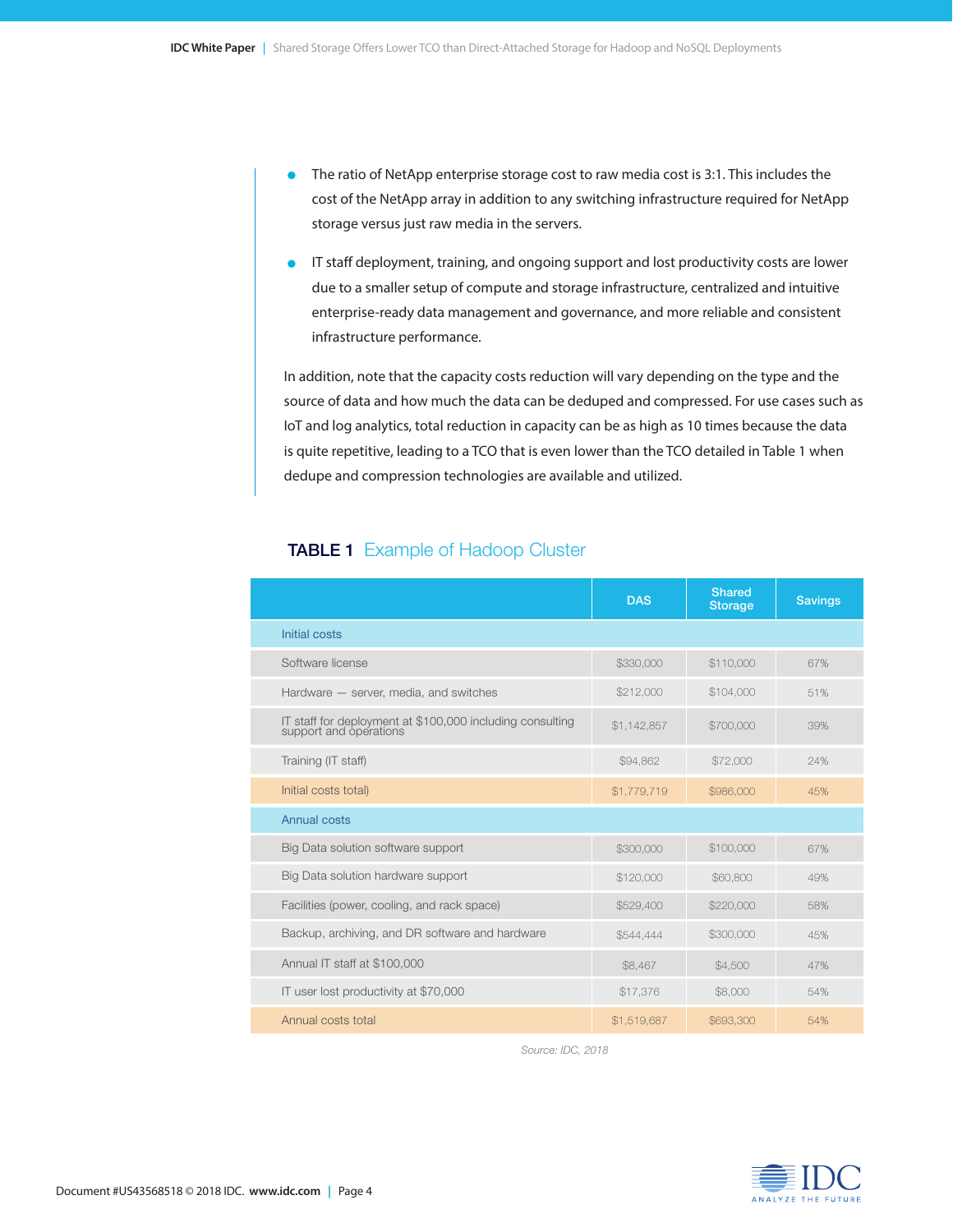#### *NoSQL Database on DAS Versus Shared Storage*

For NoSQL database deployment TCO analysis, we picked a sweet spot MongoDB deployment running on DAS at a large financial institution included in our in-depth interviews. The cluster stores research articles in MongoDB — about 50TB currently and growing at an annual rate of about 5%. The cluster instances (production, test/dev, backup, etc.) are all housed on-premises and serve hundreds of users worldwide.

See Table 2 for cost specifics. The source for DAS costs is customer input via in-depth interview. The source for the same deployment on shared storage is NetApp. As shown in Table 2, using shared storage can help achieve 40% savings in initial costs and 44% cost savings on an annual basis.

The key difference in cost structure stems from the following basics used for calculation in the shared storage deployment:

- Compute costs for shared storage deployment are one-third the compute costs for MongoDB DAS deployment enabled by independent scaling of compute and storage, leading to fewer servers, which in turn leads to lower software licensing costs. Because enterprise-level shared storage does not require servers with a large number of storage bays, these servers are also less expensive than those required for DAS.
- Capacity costs for shared storage deployment are half the capacity costs for MongoDB DAS deployment enabled by reduction in the overall capacity needed due to storage of a single copy versus multiple copies of data in the DAS setup.
- The ratio of NetApp enterprise storage cost to raw media cost is 3:1. This includes the cost of NetApp array and any switching infrastructure required for NetApp storage versus just raw media in the server.
- **•** IT staff deployment, training, and ongoing support and lost productivity costs are lower due to a smaller setup of compute and storage infrastructure, centralized and intuitive enterprise-ready data management and governance, and more reliable and consistent infrastructure performance.

In addition, note that the deployment over NetApp shared storage provides an excellent user experience with the same backup and recovery tools (via SnapCenter) as with Oracle databases. NetApp All Flash FAS (AFF) also delivered sub-1ms sustained performance at scale and near-zero RPO and greatly reduced RTO, providing faster recovery while preventing data loss. All this contributes to lower data management and lost productivity costs.

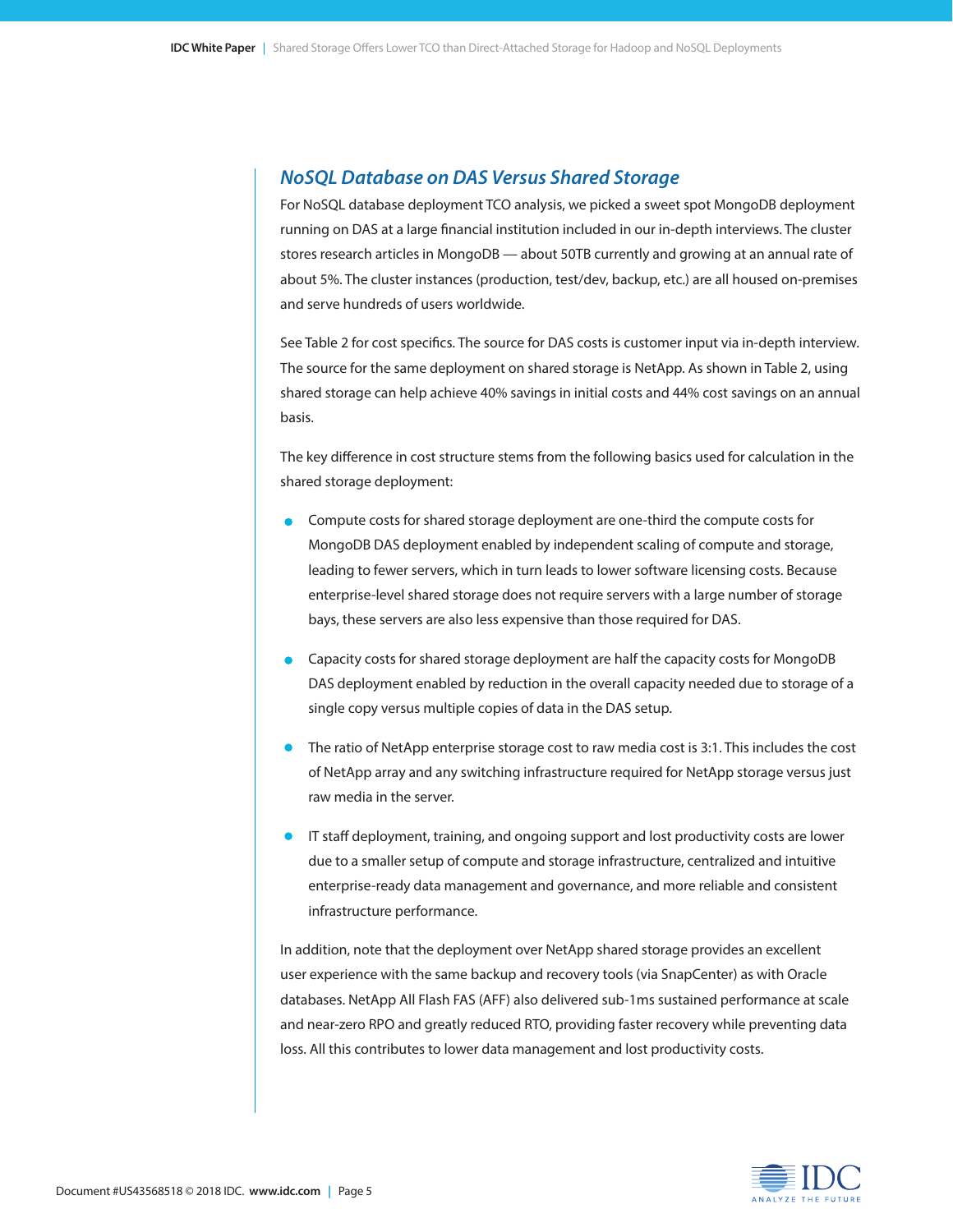|                                                                                     | <b>DAS</b> | <b>Shared</b><br><b>Storage</b> | <b>Savings</b> |
|-------------------------------------------------------------------------------------|------------|---------------------------------|----------------|
| Initial costs                                                                       |            |                                 |                |
| Software license                                                                    | \$70,000   | \$24,500                        | 65%            |
| Hardware - server, media, and switches                                              | \$52,000   | \$46,950                        | 10%            |
| IT staff for deployment at \$100,000 including consulting<br>support and operations | \$56,548   | \$33,000                        | 42%            |
| Training (IT staff)                                                                 | \$35,714   | \$25,000                        | 30%            |
| Initial costs total)                                                                | \$214,262  | \$129,450                       | 40%            |
| Annual costs                                                                        |            |                                 |                |
| Big Data solution software support                                                  | \$65,000   | \$22,750                        | 65%            |
| Big Data solution hardware support                                                  | \$14,000   | \$13,351                        | 5%             |
| Facilities (power, cooling, and rack space)                                         | \$14,286   | \$7,000                         | 51%            |
| Backup, archiving, and DR software and hardware                                     | \$80,000   | \$55,000                        | 31%            |
| Annual IT staff at \$100,000                                                        | \$8,632    | \$5,000                         | 42%            |
| IT user lost productivity at \$70,000                                               | \$15,747   | \$7,000                         | 56%            |
| Annual costs total                                                                  | \$197,665  | \$110,101                       | 44%            |

#### TABLE 2 Example of NoSQL Database (MongoDB) Cluster

*Source: IDC, 2018*

### Considering NetApp for Hadoop and NoSQL **Databases**

The NetApp data platform unifies insight across various data sources and multiple cloud deployments. NetApp offers an enterprise storage architecture with validated storage building blocks stretching across new deployments as well as in-place analytics on existing data, guaranteeing lower total cost of ownership and risk than DAS.

The NetApp approach provides:

**• A mature and scalable solution architecture that includes validated designs, technical reports, and complete runbooks, which shortens time to value, increases deployment stability, and reduces consulting expenses.** See Figures 1 and 2 for reference architectures provided by NetApp for Hadoop and NoSQL database deployments, respectively.

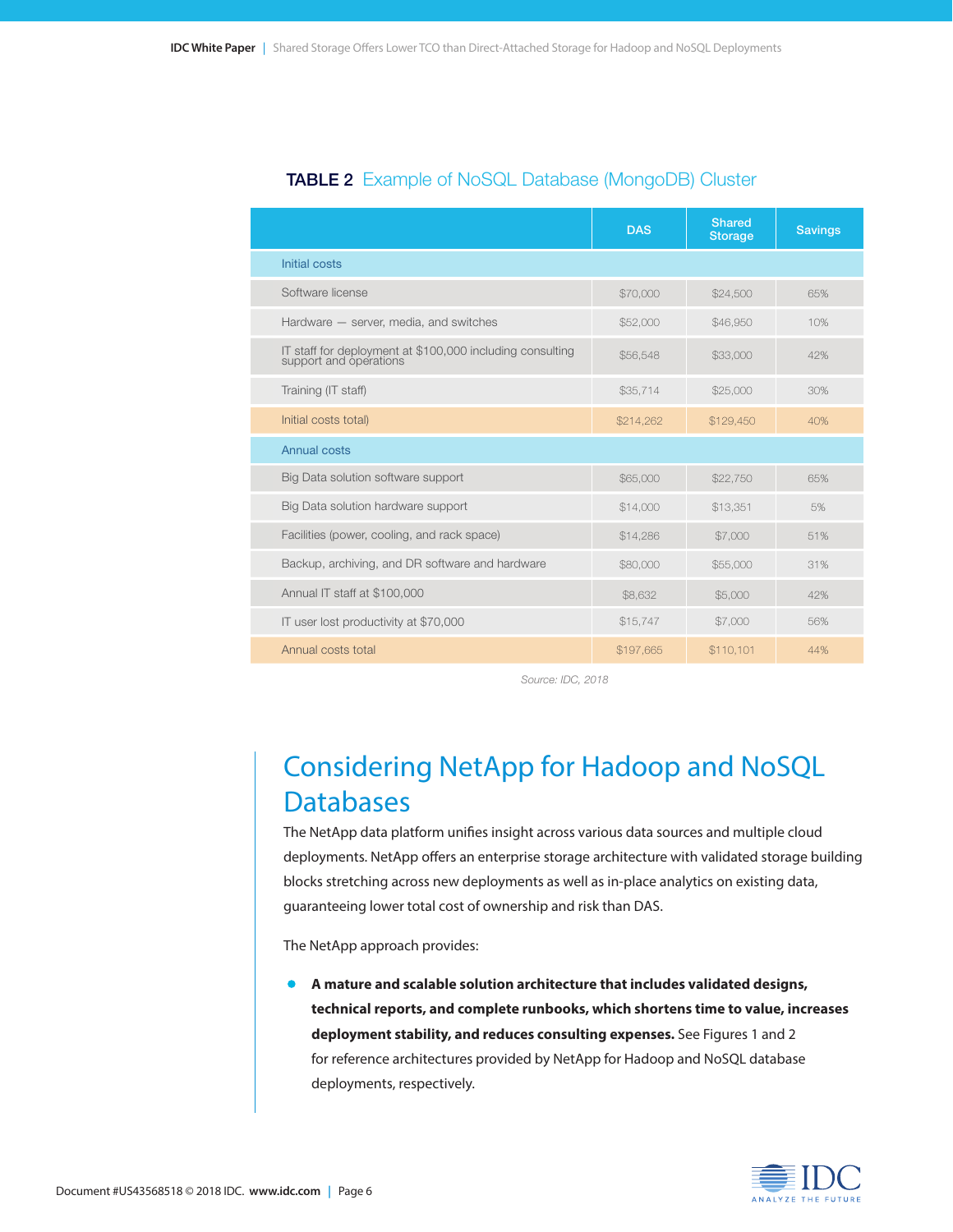- **• The ability to handle structured, semistructured, and unstructured data with the portfolio of products and multiprotocol support.**
- **• Sustained consistent performance with leadership optimized offerings for BDA workloads.** Because data is externally protected with the NetApp shared storage offering, additional performance and efficiency gains can be realized by reducing the amount of data replication, lightening the load on compute and network resources, and reducing the amount of storage required just for data protection.
- **• Flexible deployment with Data Fabric for on-premises, near cloud, hybrid cloud, and multicloud setup**.
- **• Accelerated testing and development of Big Data solutions by ensuring seamless data movement between on-premises, near cloud, and private and public cloud environments, along with automated tiering of cold data to the cloud utilizing advanced data life-cycle management.** Alternatively, data can be tiered and replicated to NetApp Private Storage (NPS), which places storage near the cloud while retaining data sovereignty and enabling analytics or — for the most critical use cases — backup and disaster recovery in the cloud.
- **• Reduced costs by providing independent scaling of compute and storage resources, enabling higher utilization and fewer, less expensive servers.** This also eliminates the need for rebalancing or migration when new data nodes are added, thereby making the data life-cycle nondisruptive.
- **• The ability to perform in-place analytics on existing NAS data using NetApp technologies, thereby reducing infrastructure cost.** It also eliminates the time and cost to unnecessarily duplicate existing data to a data lake and provides faster time to insights.
- **• A dramatic reduction in the facilities (power, cooling, and space) costs through the reduced data volume realized by the use of data efficiency services such as deduplication and compression.** Additional savings in facilities costs come from leveraging the built-in NetApp storage resiliency and eliminating the need to double storage with 1:1 mirroring to protect data.
- **• Enterprise-grade reliability and availability of data.** NetApp ONTAP provides numerous options for efficiently protecting and managing data. Snapshot creates nearinstant point-in-time data copies without impacting performance, making backup and restore quick and efficient. Synchronous and asynchronous replication using NetApp MetroCluster and SnapMirror technologies provides additional protection. Data is deduplicated and compressed automatically — in many cases drastically reducing the

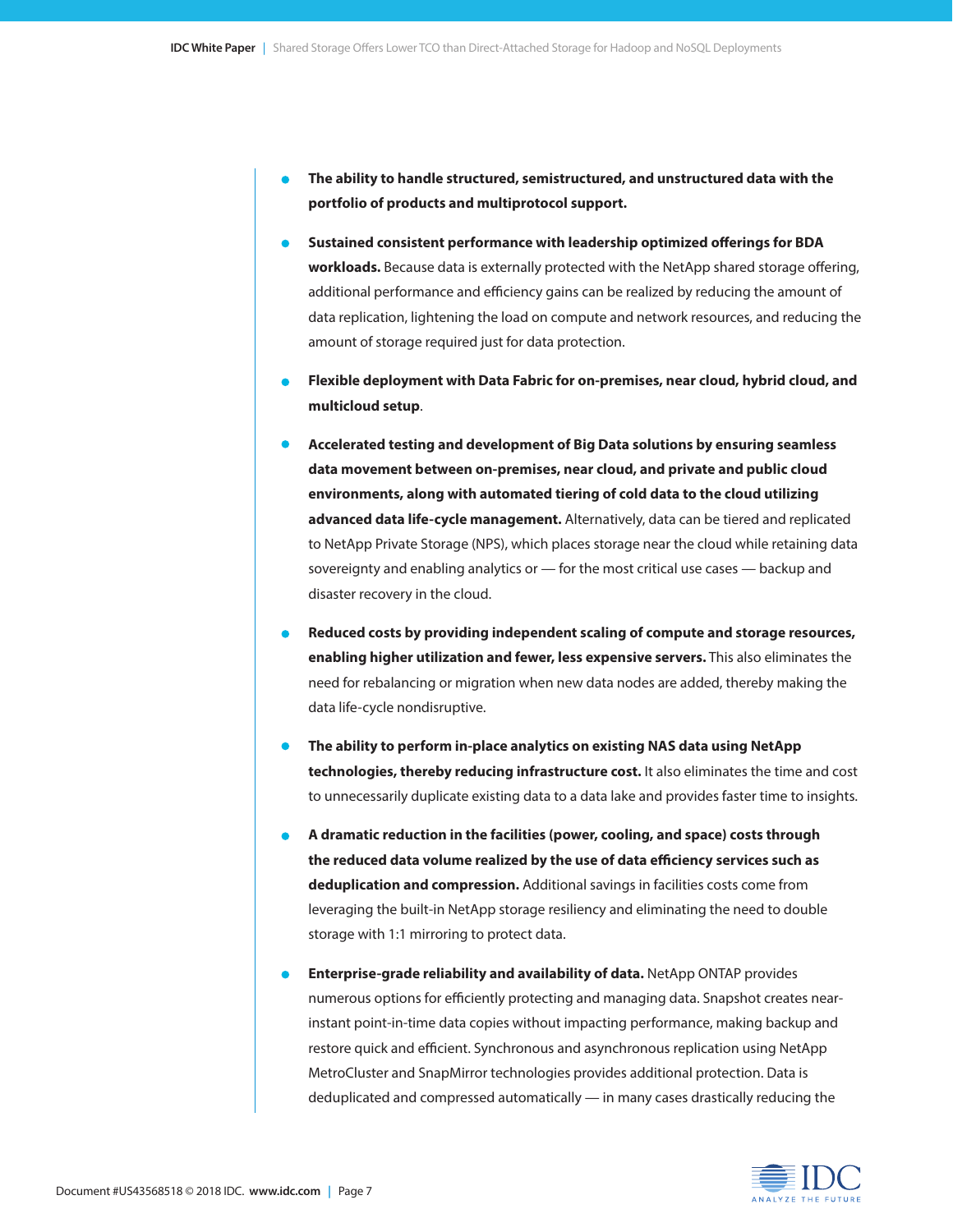data footprint, saving money, and enabling faster data movement and more cost-effective data protection.

- **• Consistent enforcement of data security, privacy, governance, and compliance, plus support for in-flight and at-rest data encryption.**
- **• Reduced operational complexity, including speed of provisioning capacity and users with centralized data management, and a single console view of the entire storage infrastructure across on-premises, near cloud, and cloud.** SnapCenter and NetApp plug-ins enable application-specific copies to be automatically created for both traditional and Big Data applications, all with the same user experience. Besides data protection, the lightweight clones allow developers to utilize real production data for testing without impacting production in any way. OnCommand Workflow Automation automates the provisioning of new workflows in minutes and supports more than 60 enterprise applications out of the box, including both traditional and Big Data applications. For example, OnCommand software automates cross-datacenter provisioning for MongoDB sharded clusters. These are complemented by OnCommand Insight for system health checks and NetApp AutoSupport.
- **• NetApp ONTAP provides powerful QoS features, allowing administrators to leverage preset policies or create their own policies.** In addition, ONTAP Adaptive QoS automatically adjusts the QoS level to changes in workload. The shared storage topology with ONTAP allows the data to be handled as one large pool of data rather than many distributed smaller pools of data, thereby speeding up access times.



FIGURE 1 Hadoop on NetApp Shared Storage (AFF/FAS on ONTAP) — Reference Architecture

 *Source: IDC, 2018*

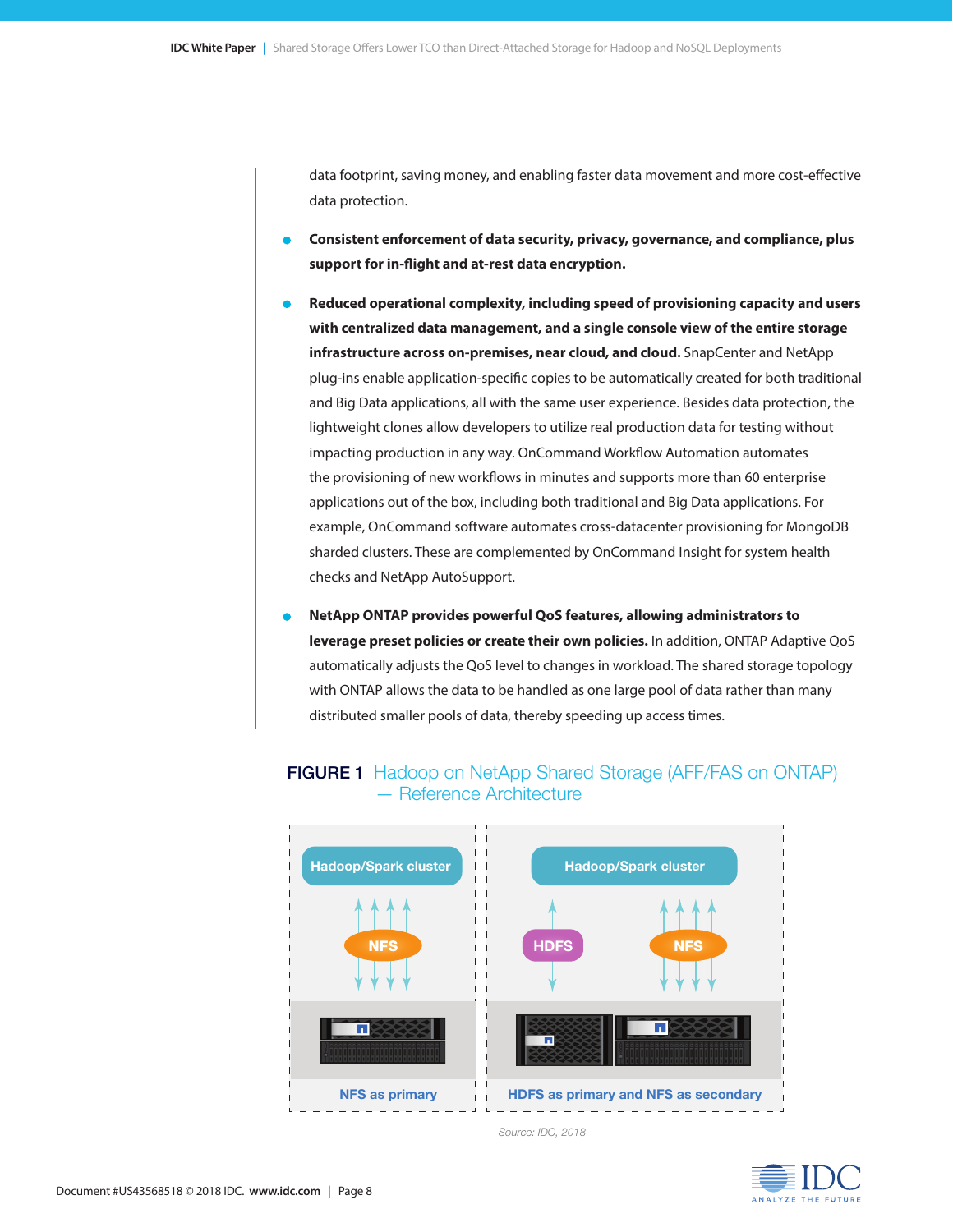

### Challenges/Opportunities for NetApp

In the DX era, where adoption of Hadoop and NoSQL databases has begun in earnest, NetApp has the opportunity to continue to innovate and ensure that its current and new clients are able to fulfill their Big Data analytics strategies and plans:

- NetApp needs to continue to enhance its ability to provide a Big Data platform that can be deployed as readily on-premises as off-premises in private and public cloud environments (Amazon, Azure, Google, etc.) and enable one-click application mobility from any platform to any other platform (physical or virtual).
- To provide an end-to-end solution experience for end users, NetApp needs to maintain its commitment to expand existing ecosystem integration with open source and Big Data solution providers, including Hadoop software distribution providers such as Cloudera, Hortonworks, and MapR and NoSQL database providers such as MongoDB, Cassandra, and Couchbase.

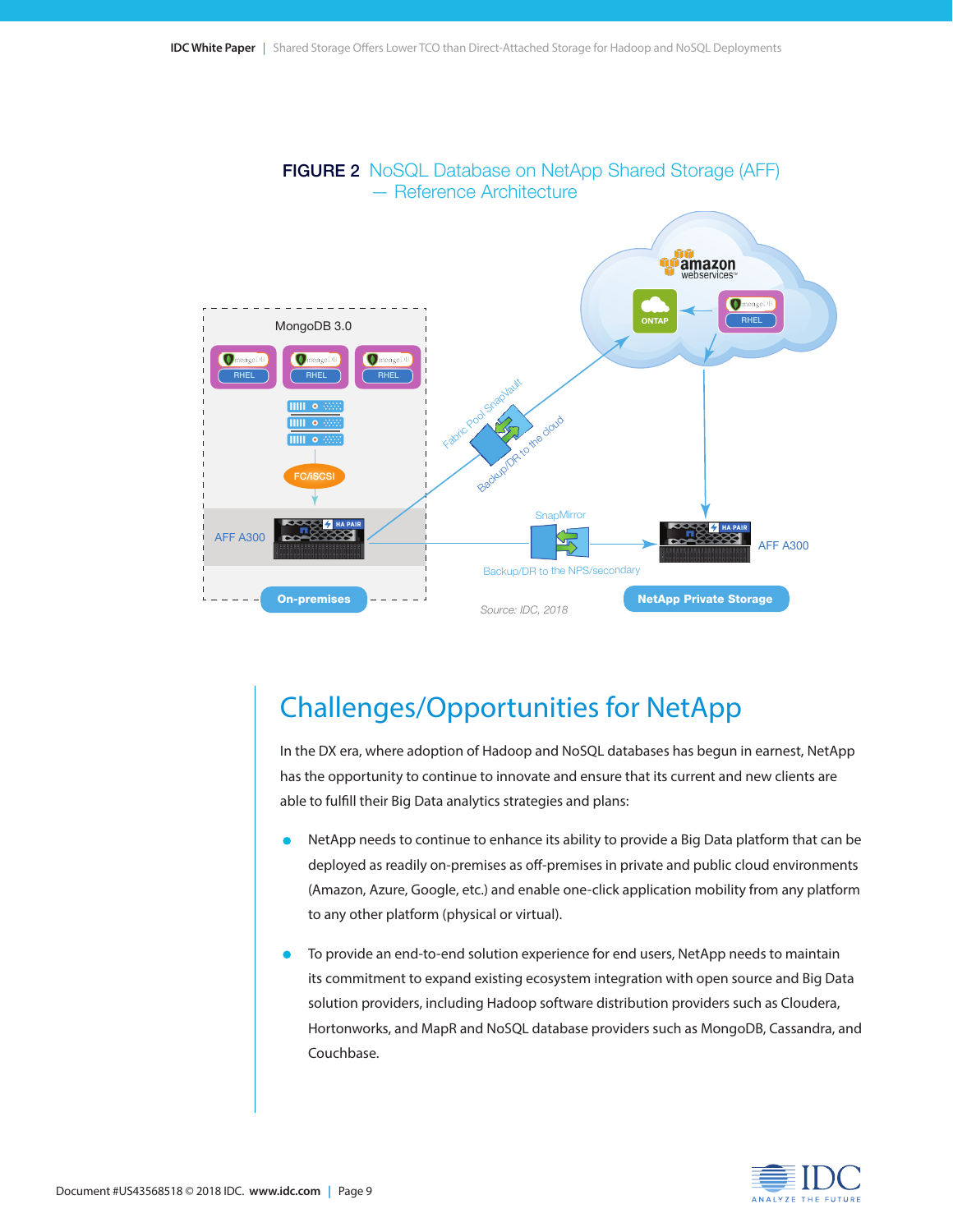- NetApp also needs to sustain its policy of making its enterprise data platform available through a variety of consumption models and partners. Existing alternative consumption models include ONTAP Cloud, a pay-as-you-go offering on Amazon Web Services and Microsoft Azure; NetApp Private Storage, a "near cloud" monthly subscription storage solution offered by NetApp partners; and ONTAP Select, a software-defined storage solution deployed on commodity hardware and licensed on a capacity basis.
- NetApp needs to continue to embrace a software-defined infrastructure strategy with a rich set of data services including erasure coding and semantic deduplication for varied data formats and hybrid/multicloud deployments in its solution offerings.
- NetApp's vision for data management is a data fabric that seamlessly connects different clouds, whether private, public, or hybrid environments. NetApp Data Fabric simplifies, automates, and evolves the management of data. NetApp's transformation from a hardware focus to software and cloud services will empower customers to unleash data to accelerate digital transformation and address their business imperatives. NetApp's cloud portfolio is an integral part of the NetApp Data Fabric, and the company is expanding key strategic partnerships in the cloud. IDC believes NetApp's forward-looking plans make the company a thought leader within the enterprise infrastructure space and sets the company apart from many other infrastructure vendors of comparable size and age. That said, it's important to note that NetApp will need to execute on its vision at a time of heightened competition from incumbents as well as start-ups and a new and fast-evolving data services landscape.

### Conclusion

In evaluating DAS or enterprise-grade shared storage for BDA (e.g., Hadoop or NoSQL databases) deployments, IT professionals are advised to take their long-term plans and objectives into consideration. DAS could be a good starting point for some of the use cases but is challenging as the deployment grows in size and varied data formats and expands in footprint across locations and multiclouds. Enterprise-grade shared storage is beneficial as data life-cycle management, security, compliance, consistent performance, and overall costs become critical.

Enterprise storage solutions pretested with Hadoop distributions, NoSQL databases, and applications such as Splunk and Spark typically provide better and more consistent performance, along with single-interface management across storage environments and locations. Customers particularly value the independent scaling of storage and compute, performance tiering, and space efficiency due to single source of data, no resync, and no copy.